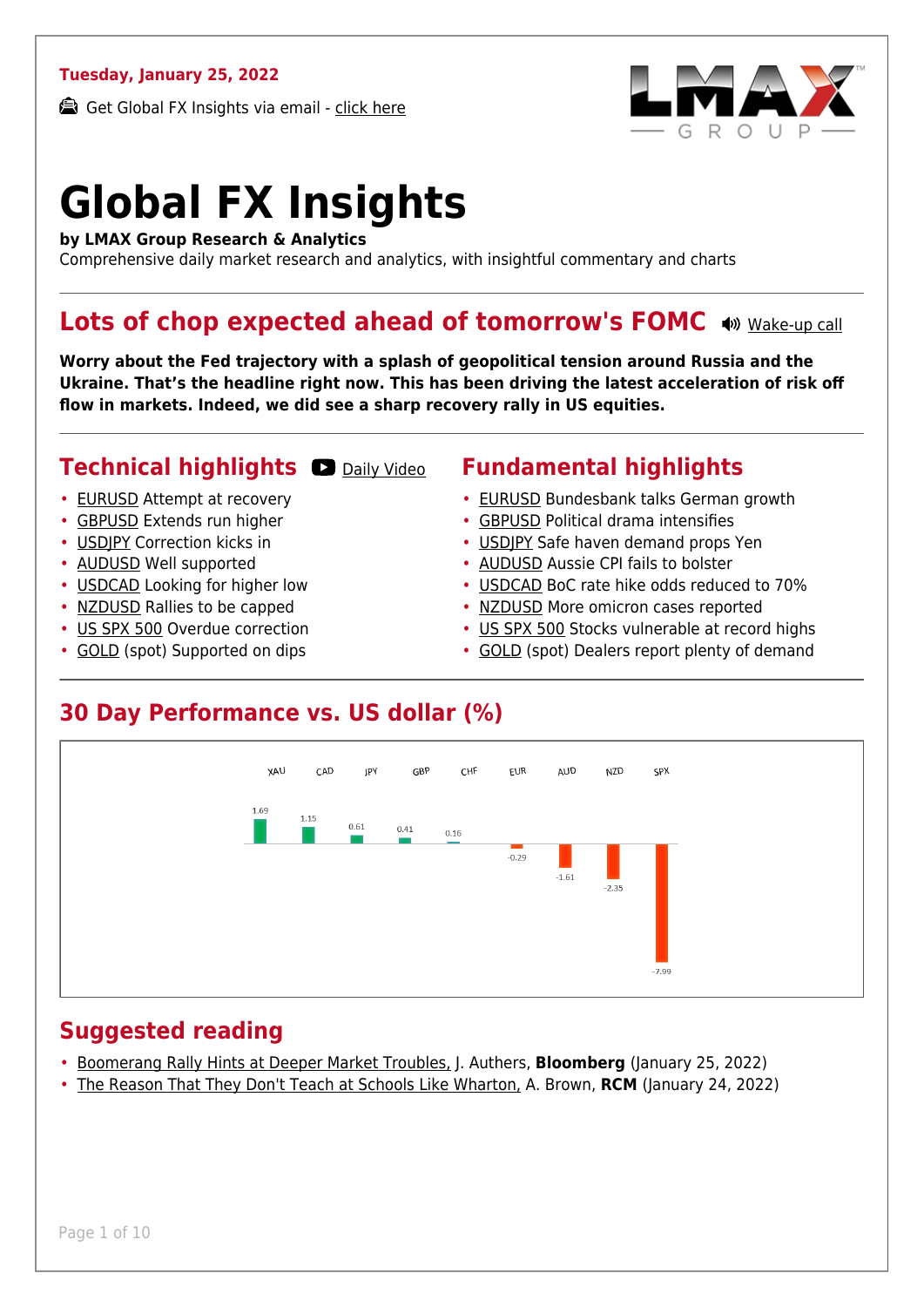### <span id="page-1-0"></span>**EURUSD – technical overview**

**Setbacks have extended to retest the critical** 61.8% fib retrace off the 2020 low to 2021 high move. Technical studies are now turning up from extended territory on the weekly chart, warning of the need for an additional corrective bounce ahead. Look for the market to hold up on a weekly close basis above the 61.8% fib retrace around 1.1275. Weekly close back above 1.1500 strengthens outlook. Weekly close below 1.1275 negates.



- **R1 1.1483**  15 January high Medium
- **S1 1.1300**  Figure Medium
- **S2 1.1272**  4 January low Strong

### <span id="page-1-1"></span>**EURUSD – fundamental overview**

**The Euro continues to be well capped into rallies** despite record inflation, given the ECB's ongoing dismissal of the data. Meanwhile, Ukraine tension has also been capping Euro upside. Eurozone PMI data was mixed on Monday. The Bundesbank said German GDP would probably decline slightly in Q4. Key standouts on Tuesday's calendar come in the form of German Ifo reads, UK CBI prints, US Case Shiller, and US consumer confidence.

## **EURUSD - Technical charts in detail**

#### [Watch now](https://youtu.be/P29foKX1IDw)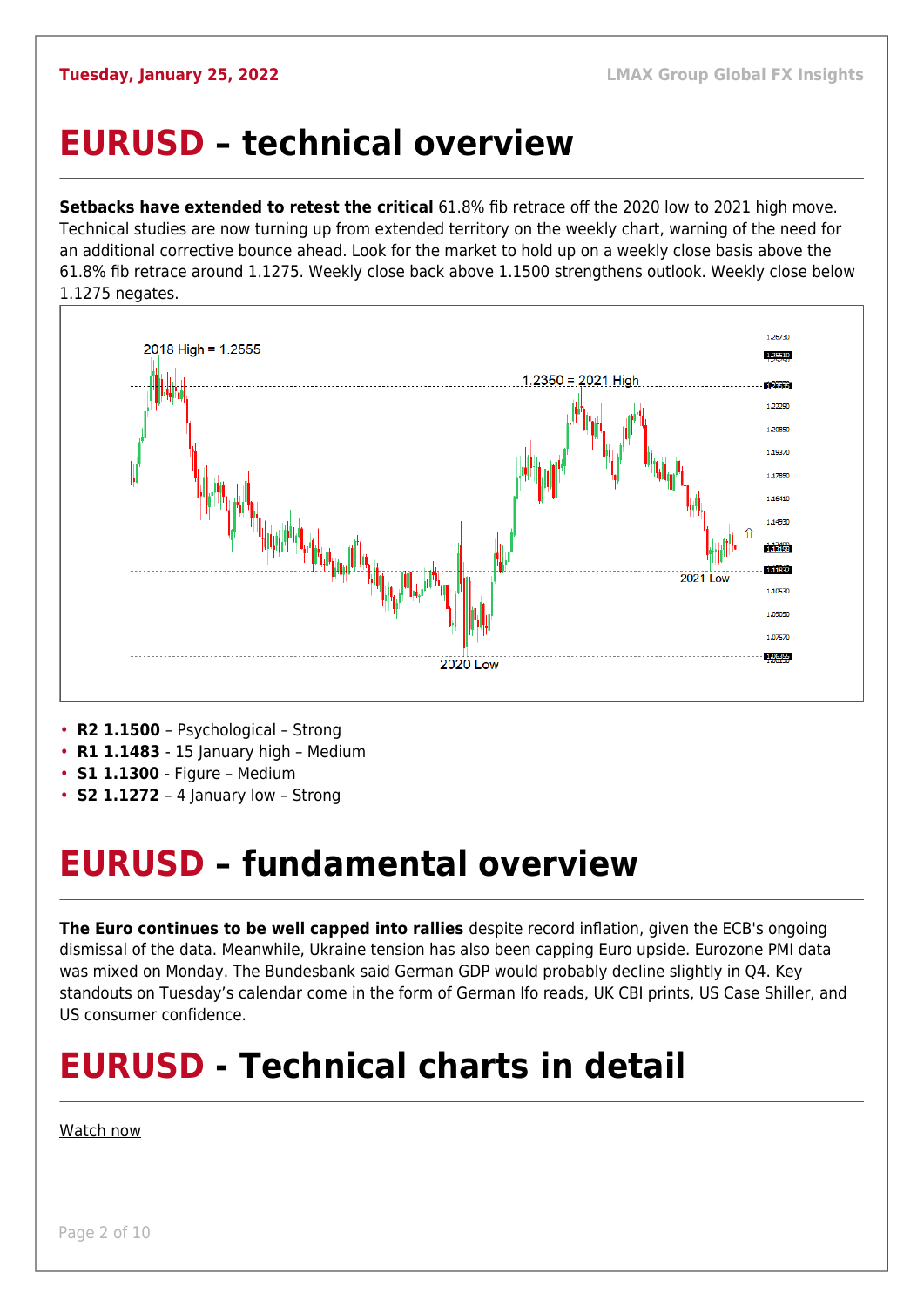### <span id="page-2-0"></span>**GBPUSD – technical overview**

**The market is in a correction phase** in the aftermath of the run to fresh multi-month highs in 2021. At this stage, additional setbacks should be limited to the 1.3000 area ahead of the next major upside extension towards a retest and break of critical resistance in the form of the 2018 high. Back above 1.3835 takes pressure off the downside.



- **R2 1.3663**  20 January high Strong
- **R1 1.3603**  21 January high Medium
- **S1 1.3440** 24 January low Medium
- **S2 1.3400**  Figure Strong

## <span id="page-2-1"></span>**GBPUSD – fundamental overview**

**The political drama on Downing Street** and a softer round of UK PMI reads have hit the Pound into Tuesday. Key standouts on Tuesday's calendar come in the form of German Ifo reads, UK CBI prints, US Case Shiller, and US consumer confidence. [Watch now](https://youtu.be/us4VlHNnfwY)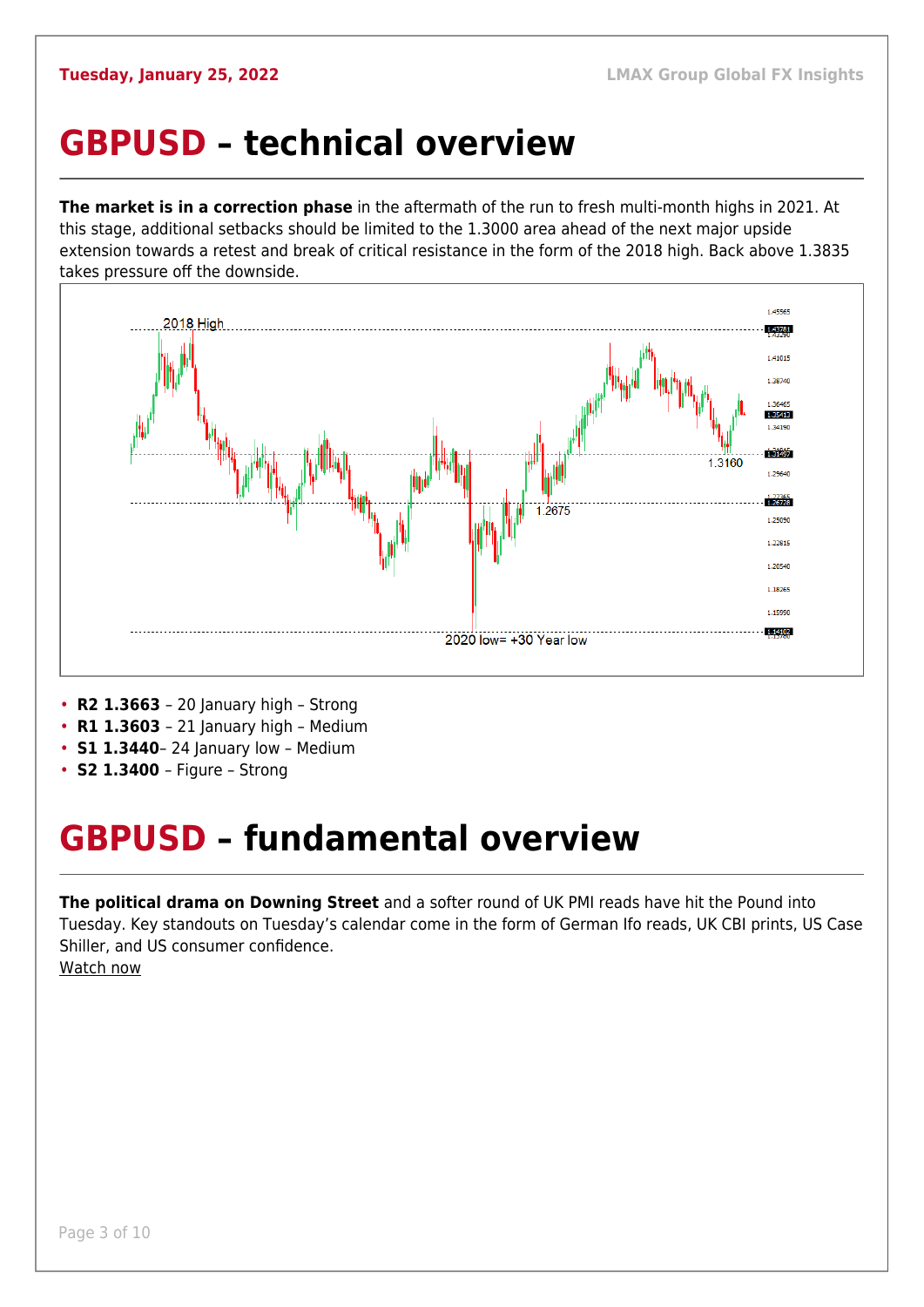## <span id="page-3-0"></span>**USDJPY – technical overview**

**The longer-term trend** is bearish despite the recent run higher. Look for additional upside to be limited, with scope for a topside failure and bearish resumption back down towards the 100.00 area. It would take a clear break back above 116.00 to negate the outlook.



- **R2 115.48**  12 January high Strong
- **R1 115.06** 18 January high Medium
- **S1 113.14**  17 December low Medium
- **S2 112.53**  30 November low Strong

## <span id="page-3-1"></span>**USDJPY – fundamental overview**

**A recent round of intense risk off flow in US equities** has mostly contributed to the latest wave of Yen demand. Key standouts on Tuesday's calendar come in the form of German Ifo reads, UK CBI prints, US Case Shiller, and US consumer confidence. [Watch now](https://youtu.be/mXHJx51NYz4)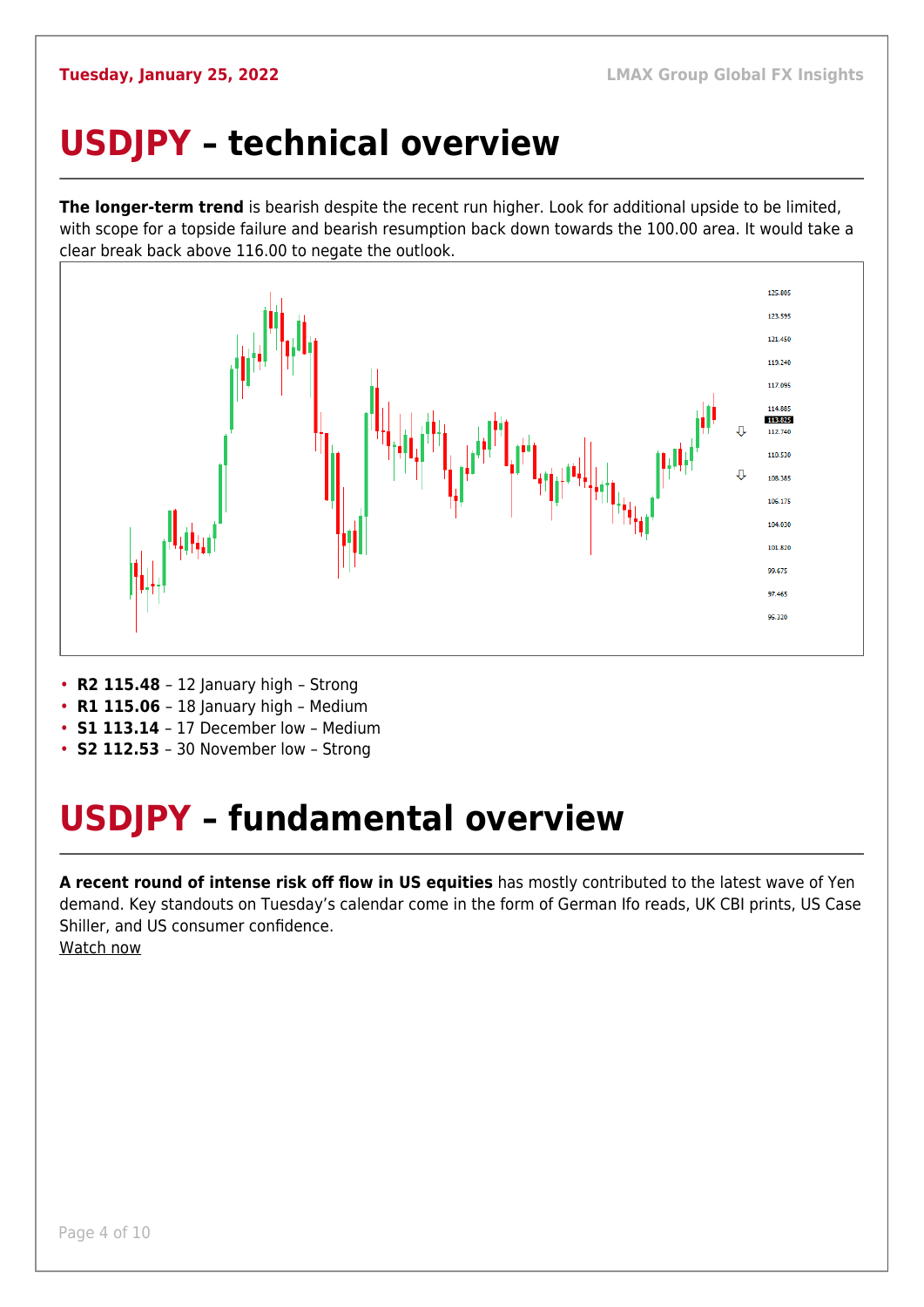### <span id="page-4-0"></span>**AUDUSD – technical overview**

**The Australian Dollar has been in the process** of a healthy correction following the impressive run towards a retest of the 2018 high in 2021. At this stage, the correction is starting to look stretched and setbacks should be well supported above 0.7000 on a weekly close basis. A weekly close below 0.7000 will force a bearish shift.



- **R2 0.7315**  13 January high Strong
- **R1 0.7277**  20 January high Medium
- **S1 0.7100** Figure Medium
- **S2 0.7083**  20 December low Strong

## <span id="page-4-1"></span>**AUDUSD – fundamental overview**

**The Australian Dollar couldn't hold gains** from today's hotter than expected Aussie CPI read. This latest round of intense risk off flow has more than offset. Key standouts on Tuesday's calendar come in the form of German Ifo reads, UK CBI prints, US Case Shiller, and US consumer confidence.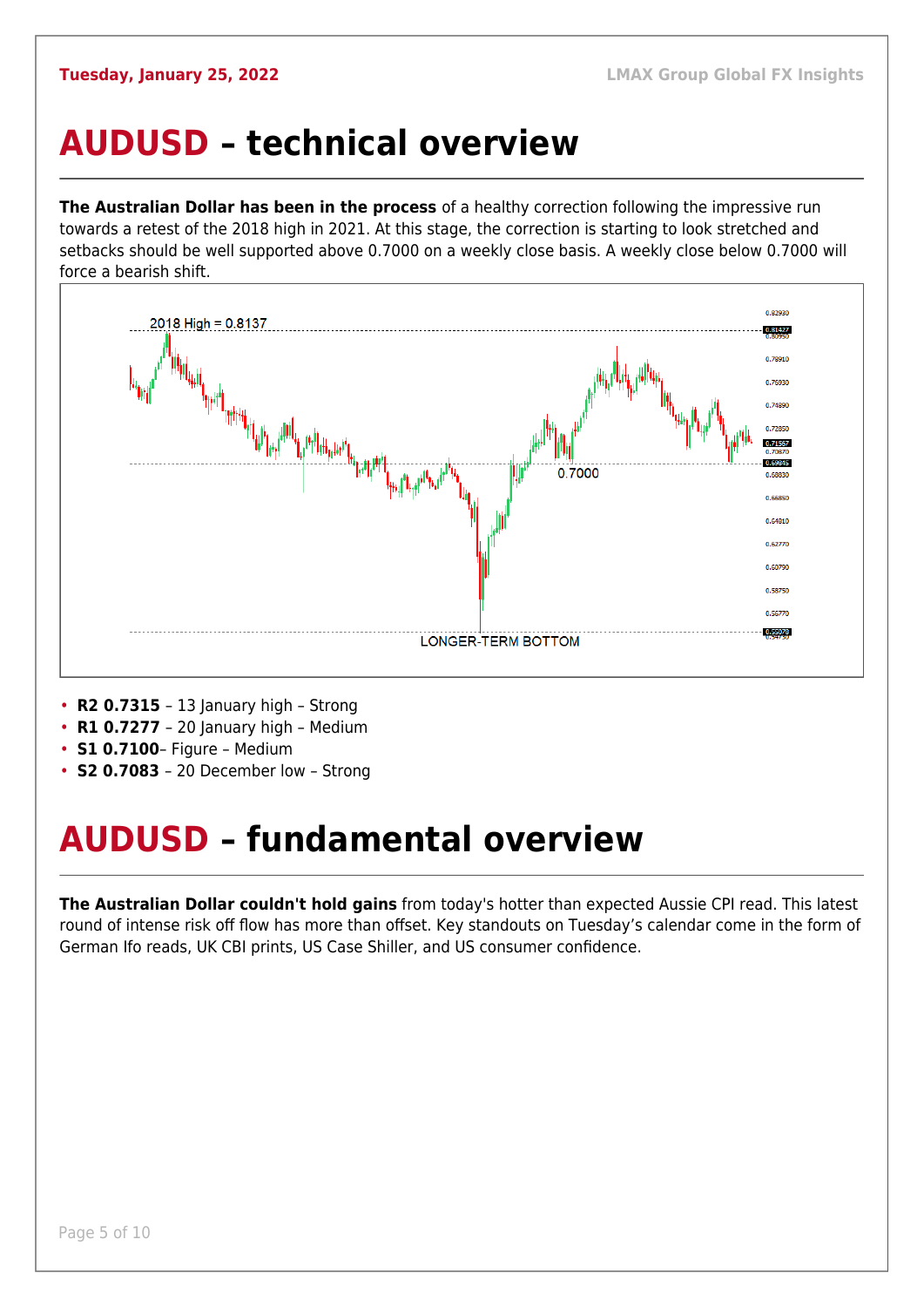#### <span id="page-5-0"></span>**USDCAD – technical overview**

**Finally signs of a major bottom in the works** after a severe decline from the 2020 high. A recent weekly close back above 1.2500 encourages the constructive outlook and opens the door for a push back towards next critical resistance in the 1.3000 area. Any setbacks should be well supported into the 1.2200s.



- **R2 1.2814**  6 January high Strong
- **R1 1.2702**  24 January high Medium
- **S1 1.2450** 19 January low- Strong
- **S2 1.2400** Figure Medium

### <span id="page-5-1"></span>**USDCAD – fundamental overview**

**A recent Canada retail sales miss and ongoing downside pressure** in US equities have been behind the latest wave of weakness in the Canadian Dollar. Market participants have become less certain about this week's BoC rate hike. Odds now stand at 70%. Key standouts on Tuesday's calendar come in the form of German Ifo reads, UK CBI prints, US Case Shiller, and US consumer confidence.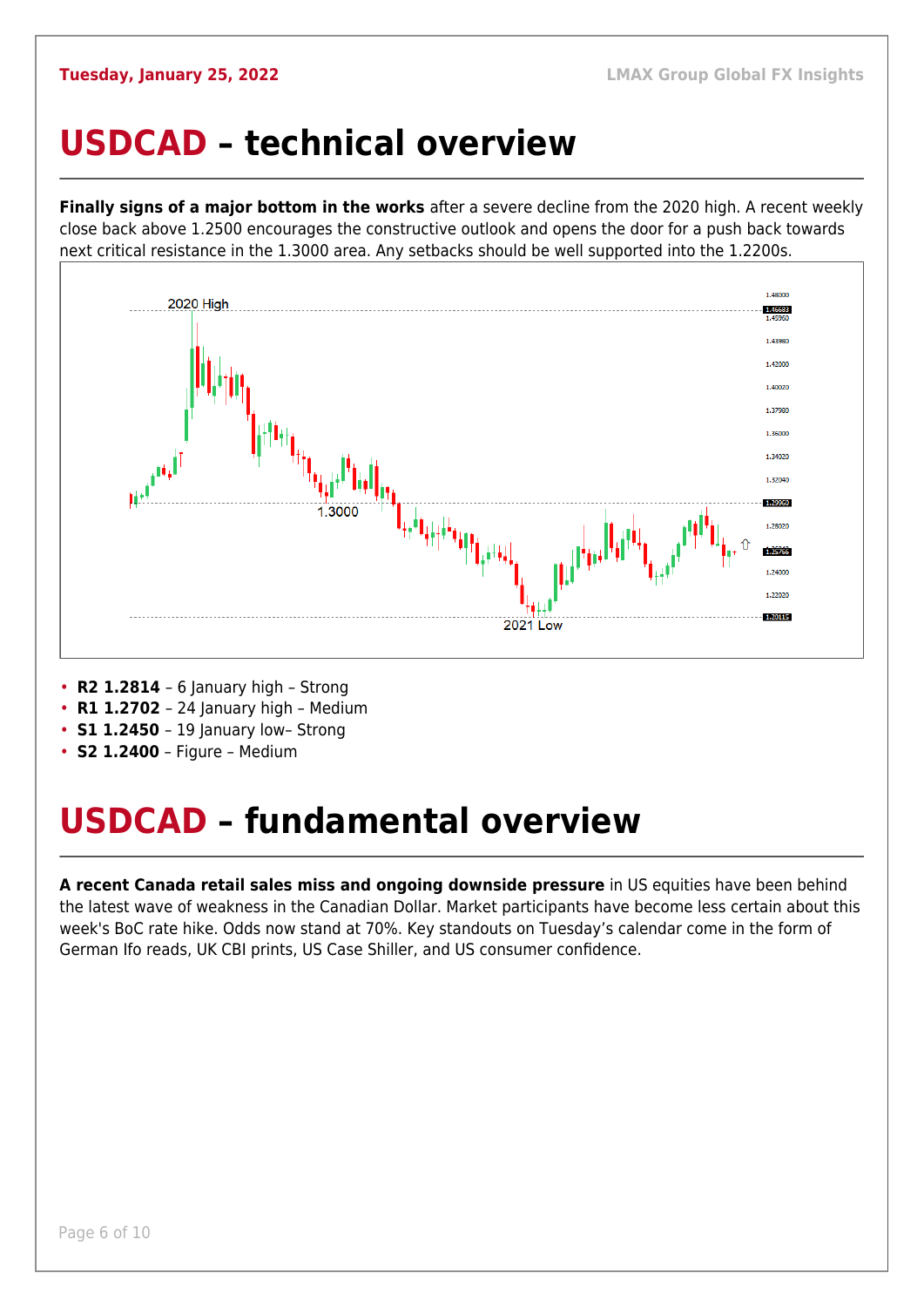### <span id="page-6-0"></span>**NZDUSD – technical overview**



**The market has entered a period of intense correction** after running up to a yearly and multi-month high. Back below 0.6500 would suggest a more significant bearish structural shift.

- **R2 0.6891**  13 January high Strong
- **R1 0.6812**  19 January high Medium
- **S1 0.6660**  24 January/**Multi-month low** Strong
- **S2 0.6650**  Mid-Figure Medium

### <span id="page-6-1"></span>**NZDUSD – fundamental overview**

**The New Zealand Dollar has been mostly dragged lower** on the back of broad based risk off flow. The New Zealand cabinet is set to review the country's Covid-19 traffic light settings today after another 10 Omicron cases were reported. Key standouts on Tuesday's calendar come in the form of German Ifo reads, UK CBI prints, US Case Shiller, and US consumer confidence.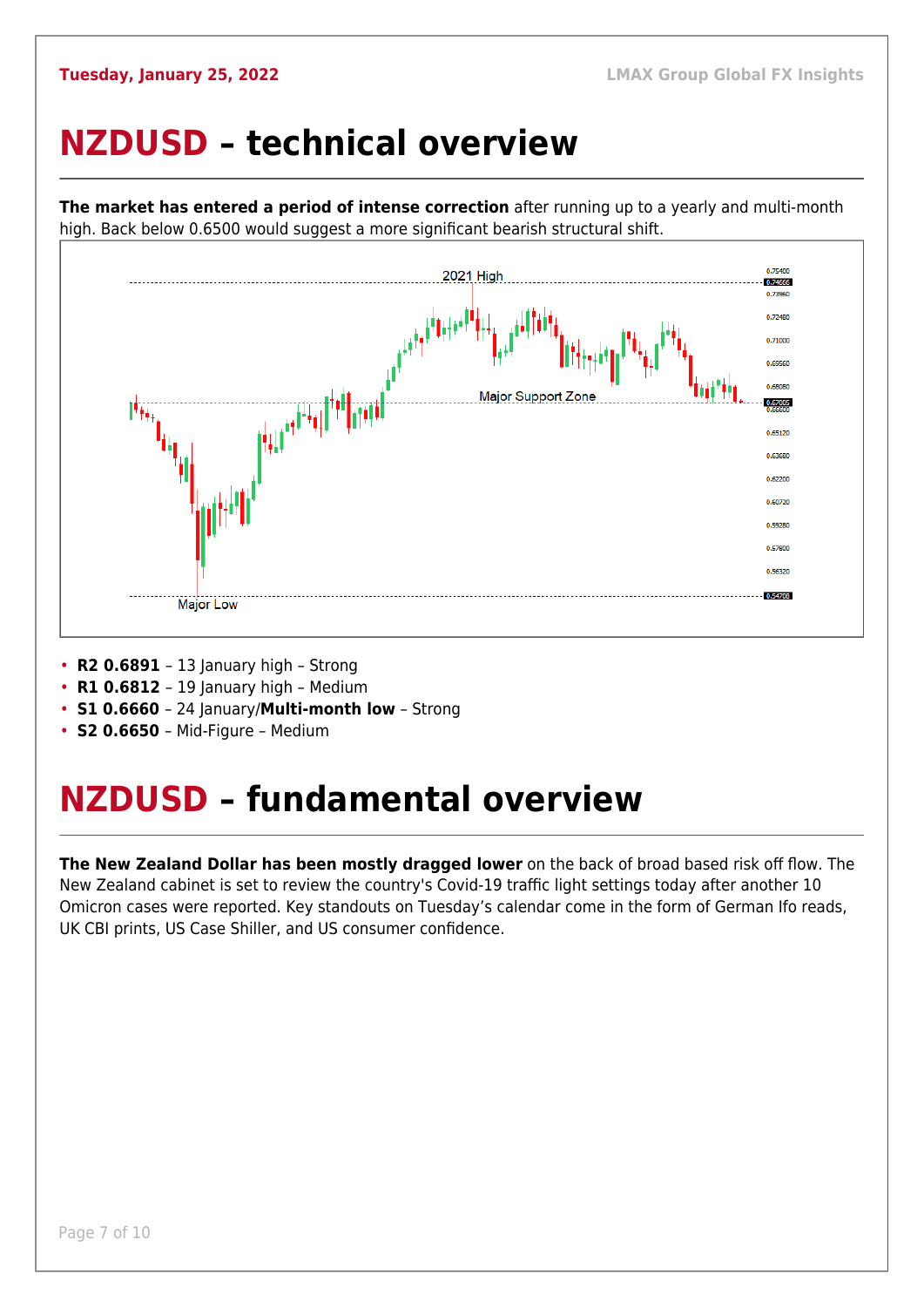#### <span id="page-7-0"></span>**US SPX 500 – technical overview**

**Longer-term technical studies are in the process of unwinding** from extended readings off record highs. The latest breakdown below 4,272 opens the door for the next major downside extension towards 3,500. Back above 4,612 will be required at a minimum to take the immediate pressure off the downside.



- **R2 4527**  19 January high Strong
- **R1 4495**  21 January high Medium
- **S1 4220** 24 January low Strong
- **S2 4200**  Round Number Medium

## <span id="page-7-1"></span>**US SPX 500 – fundamental overview**

**With so little room for additional central bank accommodation**, given an already depressed interest rate environment, the prospect for sustainable runs to the topside on easy money policy incentives and government stimulus, should no longer be as enticing to investors. Meanwhile, ongoing worry associated with coronavirus fallout and risk of rising inflation should weigh more heavily on investor sentiment in Q1 2022.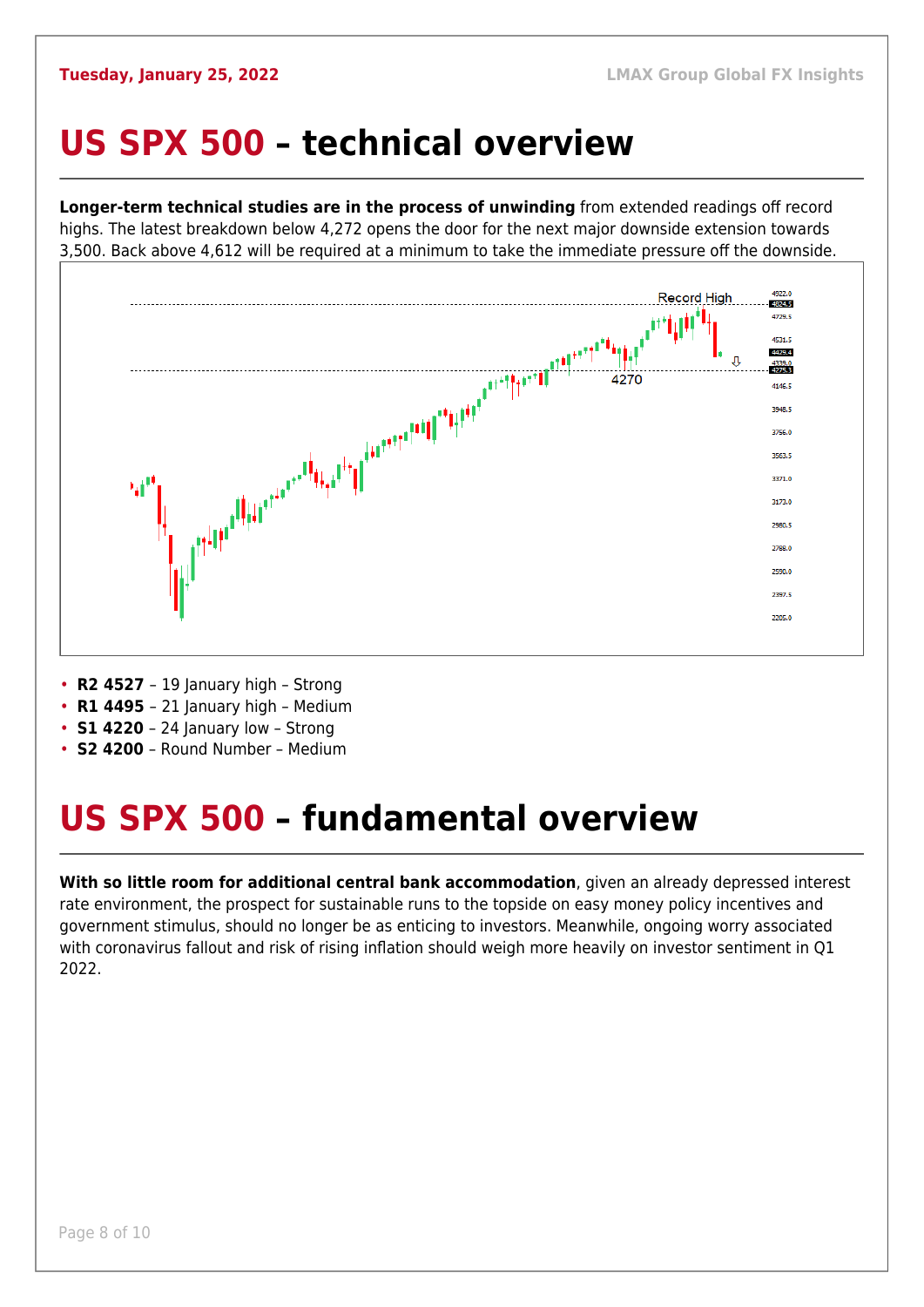## <span id="page-8-0"></span>**GOLD (SPOT) – technical overview**

**The 2019 breakout above the 2016 high** at 1375 was a significant development, opening the door for fresh record highs and an acceleration beyond the next major psychological barrier at 2000. Setbacks should now be well supported above 1600.



- **R2 1917**  1 June high Strong
- **R1 1878**  16 November high Medium
- **S1 1753**  15 December low Medium
- **S2 1722**  29 September low Strong

## <span id="page-8-1"></span>**GOLD (SPOT) – fundamental overview**

**The yellow metal continues to be well supported on dips** with solid demand from medium and longerterm accounts. These players are more concerned about exhausted monetary policy, extended global equities, and coronavirus fallout. All of this should keep the commodity well supported, with many market participants also fleeing to the hard asset as the grand dichotomy of record high equities and record low yields comes to an unnerving climax.